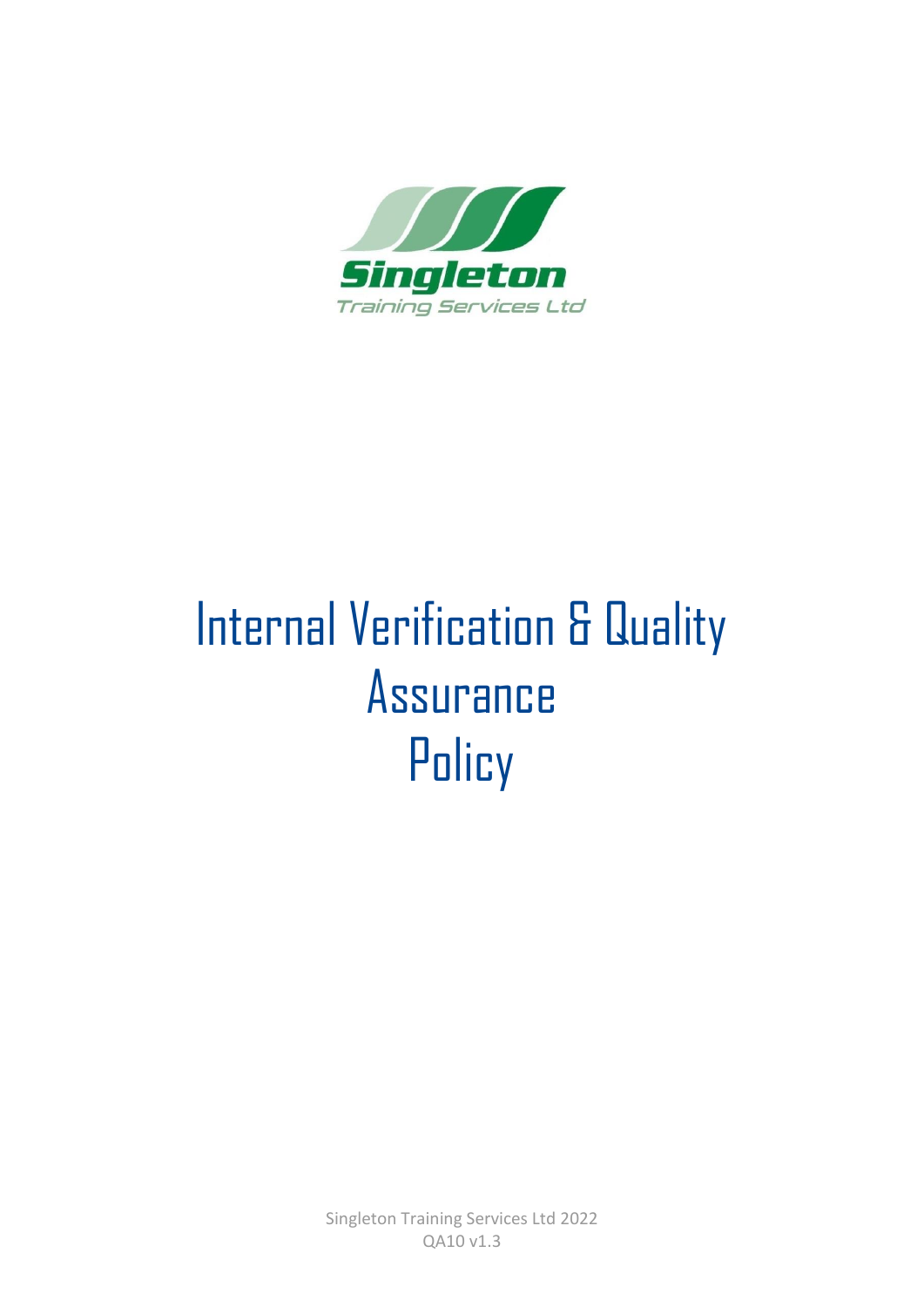Singleton Training Services Ltd will ensure all assessment and internal verification activities conform to the qualification specification and any awarding body standards. We will ensure that all evidence is valid, authentic, reliable, current and sufficient.

#### **Scope of the policy**

This policy is provided for Singleton Training Services Ltd trainers who are delivering, assessing and internally verifying the qualifications that the company offer's.

#### **Location of the policy**

This policy is available for all Singleton Training Services Ltd employees and any awarding body to access.

#### **Policy Statement**

### **Communication of the policy**

It is important that employees involved in the management, delivery, assessment and internal quality assurance of any qualifications, are fully aware of the contents of the policy.

#### **Review of the policy**

Singleton Training Services Ltd will review the policy every 3 years and revise it as and when required in response to changes in practices, actions required by any awarding body or changes in legislation. Our review will ensure that our procedures continue to be consistent with the regulatory criteria and are applied properly and fairly in arriving at judgements.

Internal verification is a key part of Singleton Training Services Ltd internal quality assurance system. Internal verification at Singleton Training Services Ltd is concerned with being accurate, consistent and ensuring all learners have access to quality assessments that are fair and are of a high quality, which results in achievements.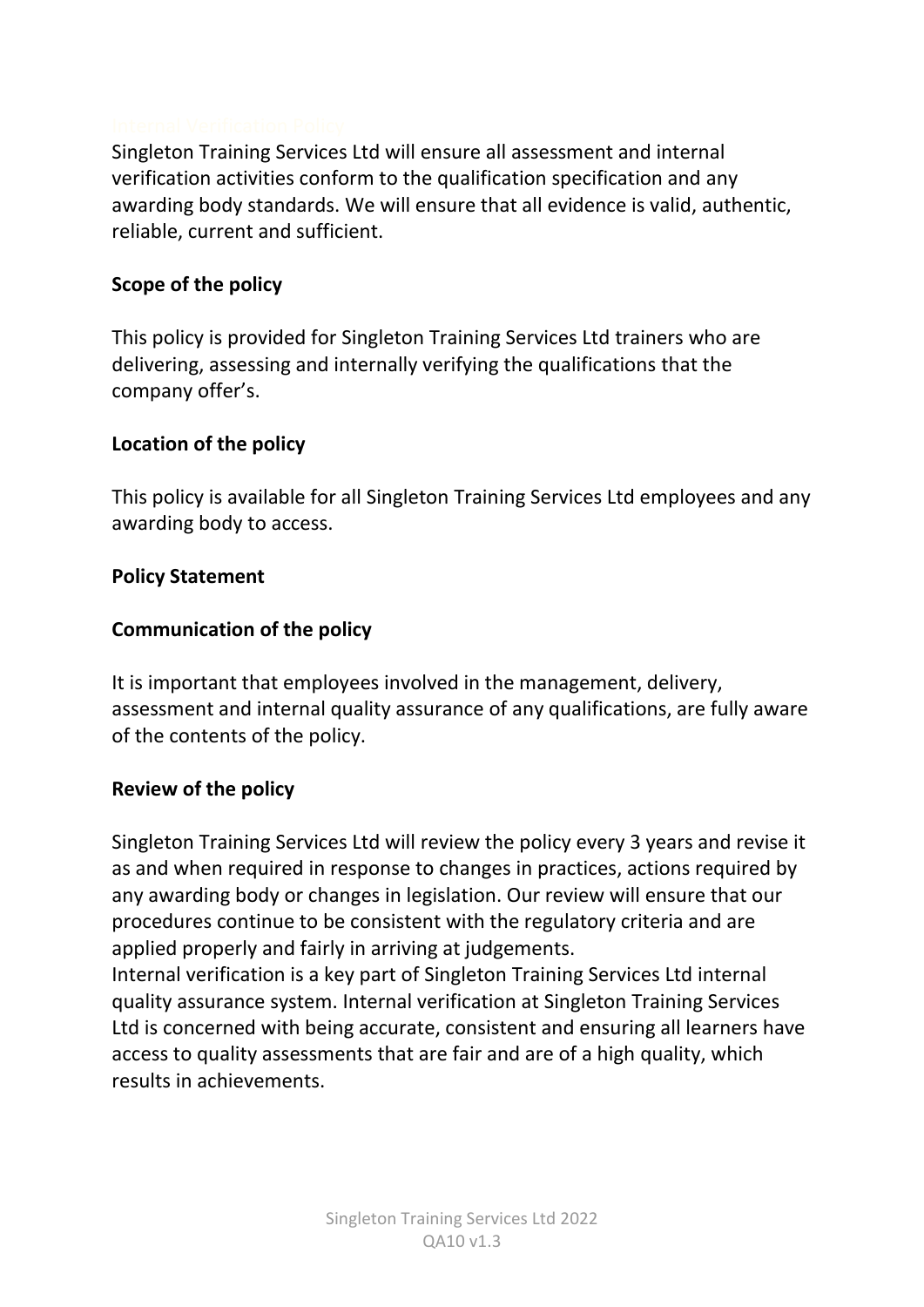# **Statement of Principles**

We will hold regular standardisation and team meetings with assessors, tutors and internal verifiers. As a minimum these will be on a quarterly basis. The findings of these will be used to inform annual appraisals, and training and development needs. They will also be used to update centre staff on any qualification or AO information.

Singleton Training Services Ltd will produce a sampling plan detailing our internal verification activities and monitor this on a regular basis. We will ensure that assessors meet on a quarterly basis to share good practice and identify areas for improvements. These meetings will be documented and actions monitored.

Singleton Training Services Ltd will monitor the quality of the qualifications and courses we offer. We will consider the quality of delivery, assessment decisions and judgements made and highlight issues, emerging trends and the development needs for trainers and assessors.

All assessment and sampling strategies will be agreed with any awarding body used by Singleton Training Services Ltd and we will ensure that internal verification drives the assessment process. We will keep reliable, up to date and auditable records of all internal quality activities. These will be made available to any awarding body on request.

We will ensure that all assessors, trainers and internal verifiers who deliver and assess on the qualifications we offer are suitably qualified and experienced. All centre staff members will receive access to regular, continuous professional development (CPD).

As part of Singleton Training Services Ltd internal quality procedures, assessors and tutors will be observed as a minimum of twice per year. All observations will be documented and actions agreed and monitored. If tutors or assessors are inexperienced or new to a particular qualification, they will be observed a minimum of three times before they can teach the course unsupervised. Singleton Training Services Ltd will ensure that all assessors, tutors and internal verifiers who deliver and assess on the qualifications we offer are suitably qualified and experienced. All centre staff members will receive access to regular, continuous professional development (CPD).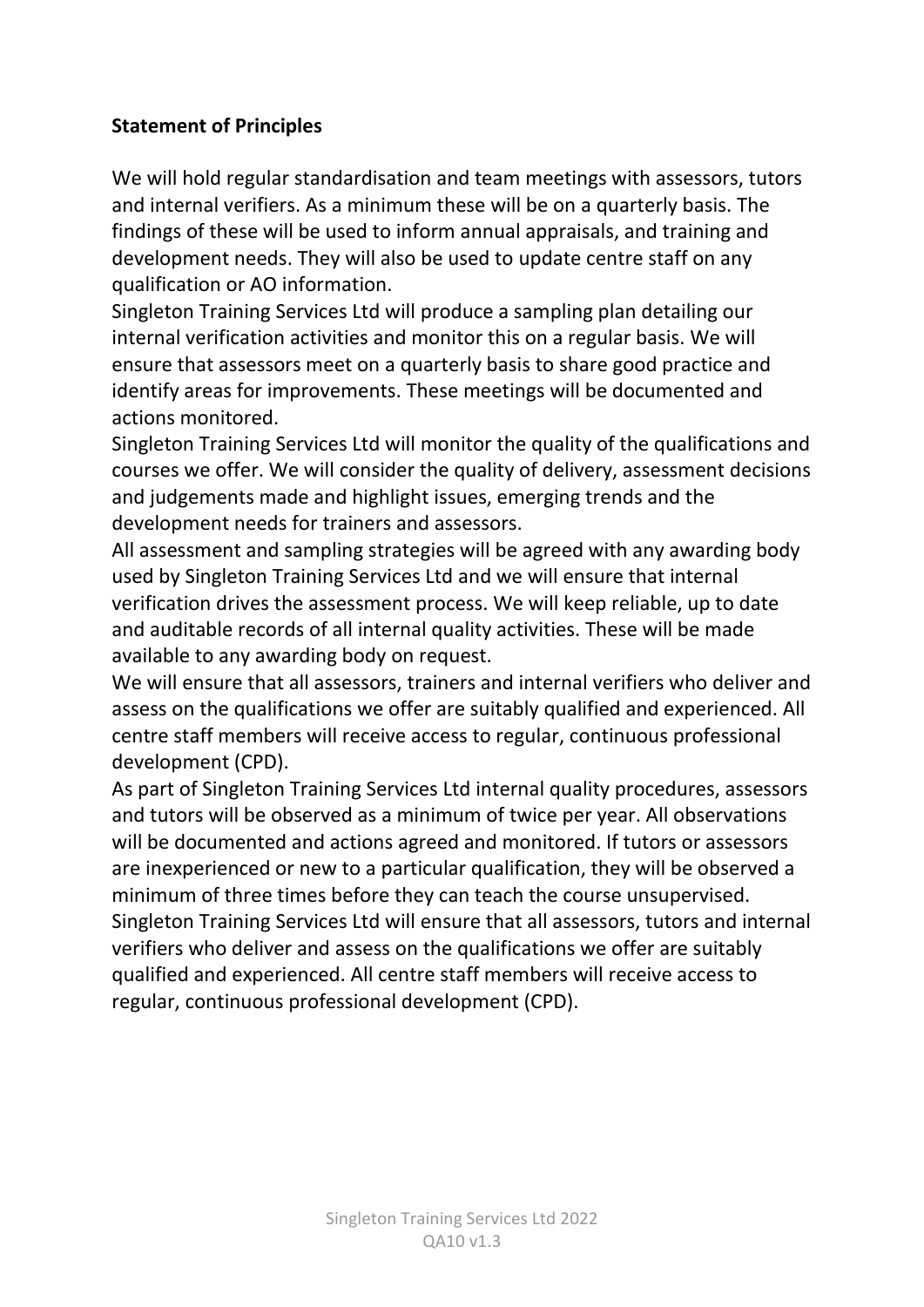# **Sampling**

Sampling is undertaken when an IQA samples a learner's work and reviews the assessment judgements (feedback) the trainer/ assessor has given to the learner. The IQA will consider the following questions:-

- Has the trainer/assessor marked the learner's work (often called 'evidence') correctly?
- Has the trainer/assessor reached the right decision with regards to whether the learner has met the assessment criteria or not?
- Has the trainer given relevant and appropriate feedback the learner?

The IQA will then write an IQA Report of their findings for each individual trainer/assessor. The IQA feedback will identify evidence of the good practice from the Assessor and any actions for the future improvements.

## **Standardisation**

All trainers/assessors who deliver and assess on an accredited qualification must do so to the same standard. All trainers/ assessors in a centre must be aware of the evidence learners need to produce, to ensure they achieve the assessment criteria and learning outcomes. Trainer/ assessors and the IQA should be aware of and agree what is/ is not acceptable evidence from a learner. Standardisation enables this to happen.

At Singleton Training Services Ltd, standardisation meetings are incorporated into our regular team meetings.

Specific elements of the assessment process will be discussed along with any new policies or procedures that come into force. In doing this, all staff members will be working towards the same standard when marking learners work.

### **Observations**

An IQA should undertake observations on all centre staff members to ensure they are delivering and assessing a qualification correctly. Observations can identify areas of good practice by Trainers/ assessors and also areas for